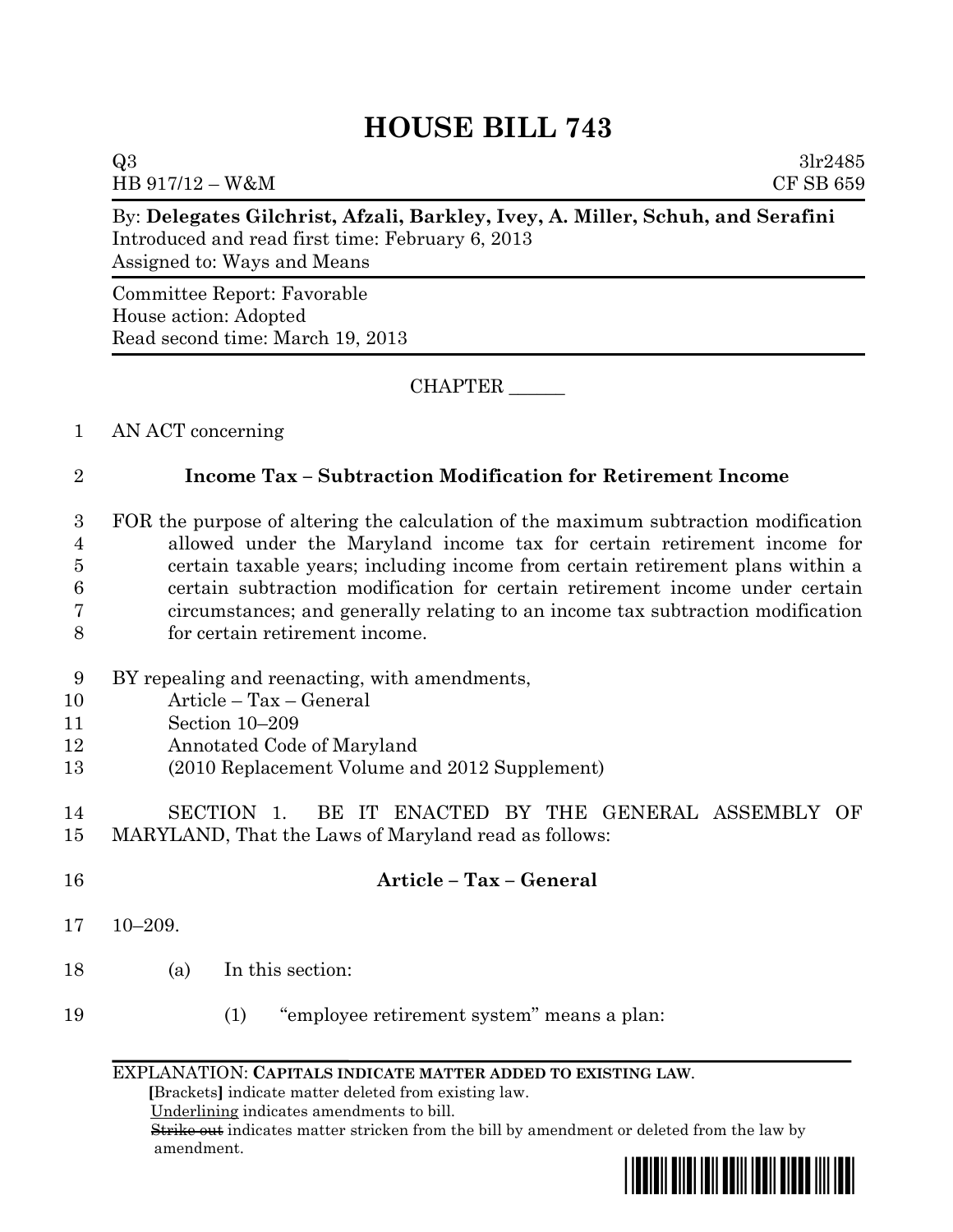## **HOUSE BILL 743**

| $\mathbf{1}$<br>$\overline{2}$     | established and maintained by an employer for the benefit of<br>(i)<br>its employees; and                                                                                                                                                                                                                                                                                               |
|------------------------------------|-----------------------------------------------------------------------------------------------------------------------------------------------------------------------------------------------------------------------------------------------------------------------------------------------------------------------------------------------------------------------------------------|
| $\boldsymbol{3}$<br>$\overline{4}$ | qualified under § 401(a), § 403, or § 457(b) of the Internal<br>(ii)<br>Revenue Code; and                                                                                                                                                                                                                                                                                               |
| $\overline{5}$                     | "employee retirement system" does not include:<br>(2)                                                                                                                                                                                                                                                                                                                                   |
| $\boldsymbol{6}$<br>7<br>8         | EXCEPT AS PROVIDED IN SUBSECTION (E) OF THIS<br>(i)<br><b>SECTION</b> , an individual retirement account or annuity under $\S$ 408 of the Internal<br>Revenue Code;                                                                                                                                                                                                                     |
| 9<br>10                            | a Roth individual retirement account under $\S$ 408A of the<br>(ii)<br>Internal Revenue Code;                                                                                                                                                                                                                                                                                           |
| 11                                 | [a rollover individual retirement account;<br>(iii)                                                                                                                                                                                                                                                                                                                                     |
| 12<br>13                           | a simplified employee pension under Internal Revenue Code<br>(iv)<br>$§$ 408(k); or                                                                                                                                                                                                                                                                                                     |
| 14<br>15                           | an ineligible deferred compensation plan under $\S$<br>$[(v)]$ $(IV)$<br>457(f) of the Internal Revenue Code.                                                                                                                                                                                                                                                                           |
| 16<br>17<br>18<br>19               | Subject to subsection (d) of this section, to determine Maryland adjusted<br>(b)<br>gross income, if, on the last day of the taxable year, a resident is at least 65 years old<br>or is totally disabled or the resident's spouse is totally disabled, an amount is<br>subtracted from federal adjusted gross income equal to the lesser of:                                            |
| 20<br>21                           | the cumulative or total annuity, pension, or endowment income<br>(1)<br>from an employee retirement system included in federal adjusted gross income; or                                                                                                                                                                                                                                |
| 22<br>23<br>24<br>25               | FOR A TAXABLE YEAR BEGINNING AFTER DECEMBER 31,<br>(2)<br>(I)<br>2012, BUT BEFORE JANUARY 1, 2014, \$26,900, LESS ANY PAYMENT RECEIVED<br>AS OLD AGE, SURVIVORS, OR DISABILITY BENEFITS UNDER THE SOCIAL<br>SECURITY ACT, THE RAILROAD RETIREMENT ACT, OR BOTH; AND                                                                                                                     |
| 26<br>27<br>28<br>29<br>30         | FOR A TAXABLE YEAR BEGINNING AFTER DECEMBER 31,<br>(II)<br>2013, \$26,900, INCREASED BY THE PERCENTAGE OF THE INCREASE IN the<br>maximum annual benefit under the Social Security Act computed under subsection (c)<br>of this section, less any payment received as old age, survivors, or disability benefits<br>under the Social Security Act, the Railroad Retirement Act, or both. |
| 31                                 | For purposes of subsection $(b)(2)$ of this section, the Comptroller:<br>$\left( \mathrm{c}\right)$                                                                                                                                                                                                                                                                                     |